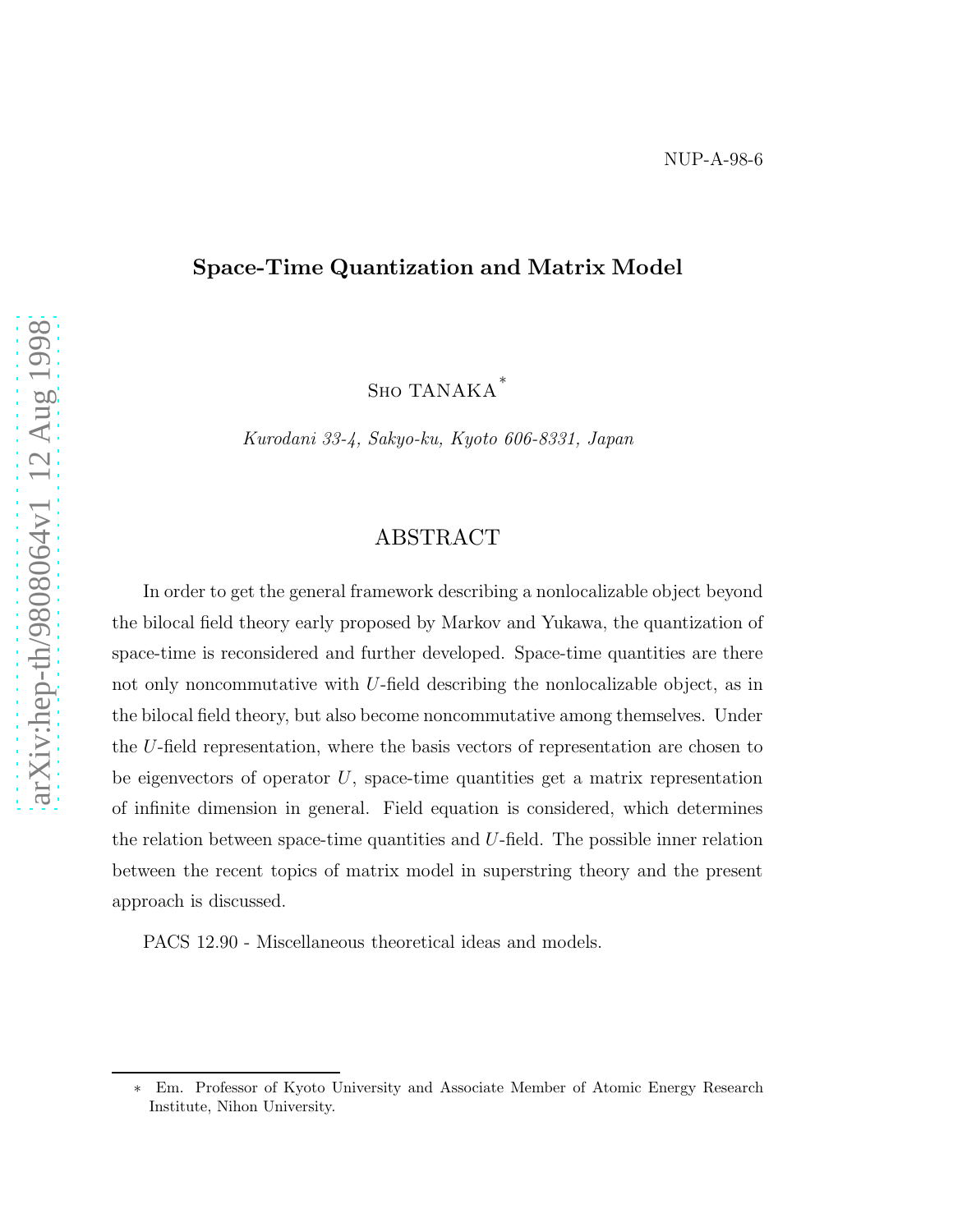## 1. Introduction

Fifty years ago, Yukawa<sup>[1]</sup> proposed the nonlocal field theory, according to the preceding idea by Markov, $^{[2]}$ discarding the restriction that the field quantities are simply the functions of space-time coordinates. The field concept is there extended so that the field, let us call it  $U$  in general, is no longer commutative with the spacetime coordinates;

$$
[A] \qquad [U, x_{\mu}] \neq 0. \tag{1.1}
$$

The motivation for this attempt was, on the one hand, to remove the long-pending problem of the so-called divergence difficulty inherent in the local field theory, and on the other hand, to give the unified description of elementary particles, in the face with the unexpected discovery of the mu-meson in the development of the meson theory, i.e., the first appearance of generation structure of elementary particles. It was expected that the condition (1.1) will enable us to provide the space-time uncertainty or the nonlocal extension to the field  $U$ , beyond the local field concept based on the point particle model of elementary particles.

In fact, Yukawa showed that the U-field obeying (1.1) becomes the so-called bilocal field described by the two-point function as

$$
\langle x'_{\mu}|U|x''_{\mu}\rangle \equiv U(x'_{\mu}, x''_{\mu}) \equiv U(X_{\mu}, r_{\mu}), \qquad (1.2)
$$

with  $X_{\mu} \equiv (x''_{\mu} + x'_{\mu})/2$  and  $r_{\mu} \equiv x''_{\mu} - x'_{\mu}$ , by taking the space-time coordinate representation where the basis vectors of representation consist of states with the definite values of four space-time coordinates like  $|x'_{\mu}\rangle$  or  $|x''_{\mu}\rangle$ . He further asserted that the different modes of functional behavior with respect to the new internal degrees of freedom of the relative coordinate  $r_{\mu}$  have the possibility of explaining the origin of the variety of elementary particles with different masses and (integer) spins, although he did not succeed to find the satisfactory way of introducing the interactions among bilocal fields.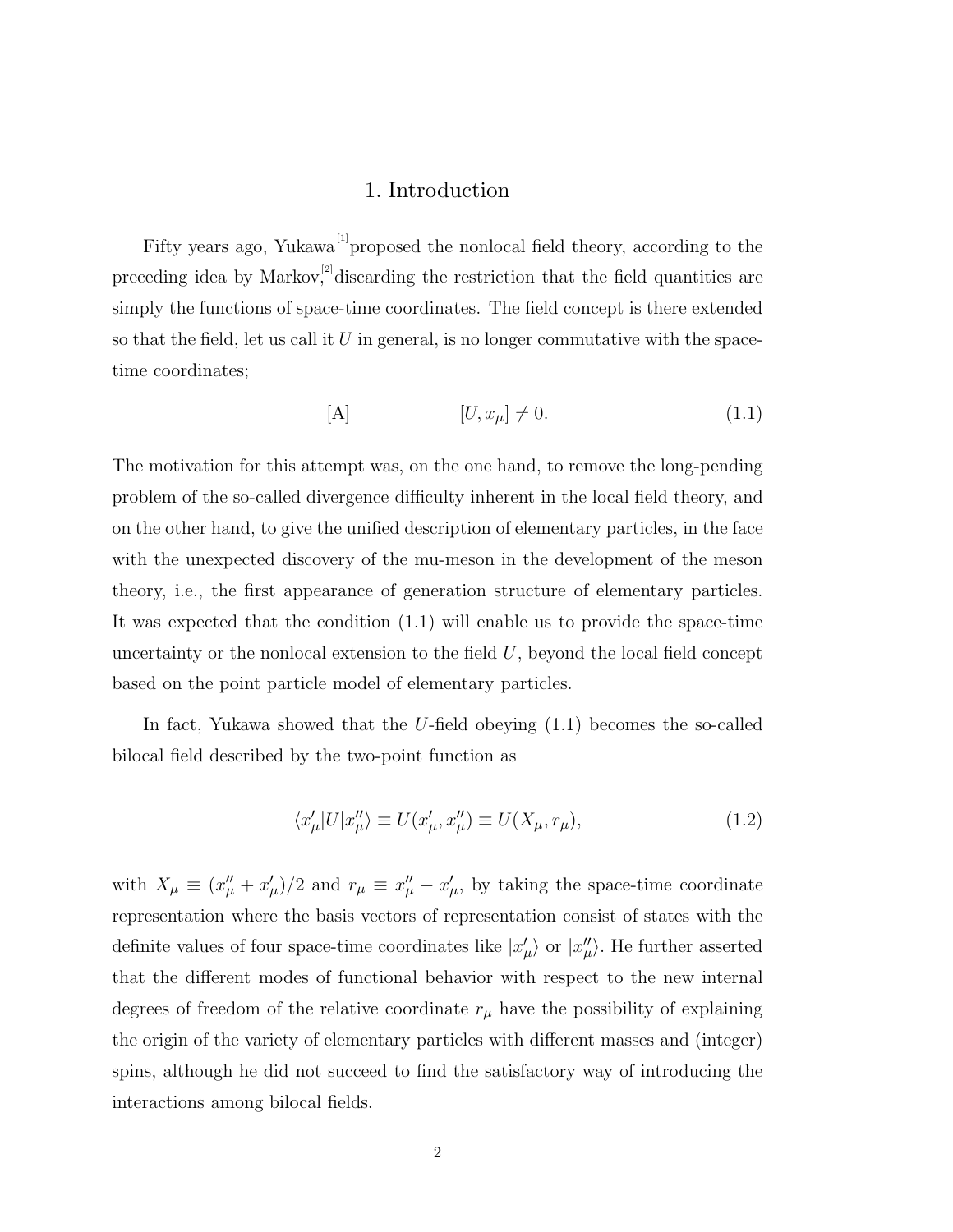In the present paper, we start with presenting an elementary, but very serious question why the proposition  $[A]$  in (1.1) which asserts in the general form the noncommutativity of the field U with the space-time coordinates remains to provide only the bilocal field suitable for the description of the system like the two-quark system, but not the multilocal fields. In fact, the latter fields which correspond to the existing multi-quark systems had to be introduced by hand merely as the formal extension of the bilocal field. We wonder why the proposition (1.1) does not cover the extended objects more in general such as string, membrane and so forth.

The answer, however, seems to be rather simple. In fact, it turns out that from the assumption (1.1) one arrives at the bilocal field immediately after one takes the space-time coordinate representation, where the four space-time coordinates are presumed to be commutative with each other and all described by diagonal matrices at the same time. Therefore, in order to go over the limit of the bilocal field under the general proposition (1.1), let us consider the possibility that spacetime coordinates are noncommutative:

$$
[B] \qquad [x_{\mu}, x_{\nu}] \neq o,\tag{1.3}
$$

which clearly makes impossible to take the space-time coordinate representation naively as was done in (1.2).

In the present paper, we wish to investigate the general framework to describe the extended object under the propositions  $[A]$  in  $(1.1)$  and  $[B]$  in  $(1.3)$ . The latter proposition [B] is well-known in the old attempts of the space-time quantization. Snyder<sup>[3]</sup> once proposed the idea of "Quantized Space-Time", nearly at the same time when the nonlocal field theory was proposed by Yukawa. Later on,  $Yang^{[4]}g$ ave the special attention to the Snyder's work and presented an argument to modify it.

In the next section 2, we reconsider the Snyder's work as one possible realization of the proposition [B], by supplementing the argument given by Yang. In the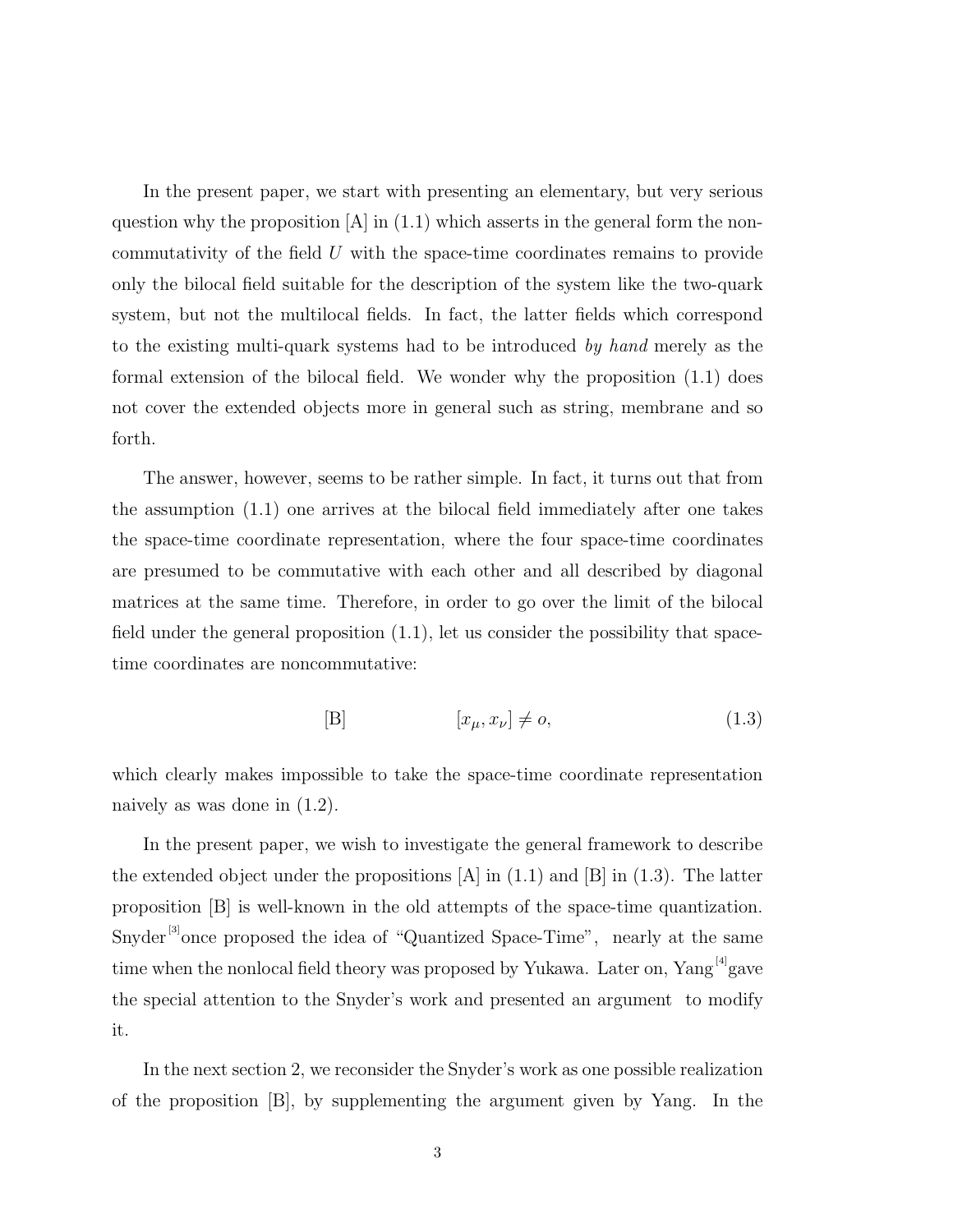section 3, we study the propositions  $|A|$  and  $|B|$  together and present, instead of the space-time coordinate representation, newly U-field representation as a realization of algebra obeying  $[A]$  and  $[B]$ . In this representation, U-field becomes a diagonal matrix, while space-time quantities tend to the infinite dimensional matrices in general. We further investigate the field equation, which relates U-field to the quantized space-time. The final section 4 is devoted to discussions in which we consider the possible relation between the present approach and the matrix model proposed in the recent string theory.

## 2. Space-Time Quantization

As was mentioned in Introduction, with the aim of getting the finite and Lorentz-invariant theory, Snyder<sup>[3]</sup> presumed the five-dimensional (de Sitter) space in the background of real space-time and attempted to express space-time quantities as linear differential operators on the former space, which are noncommutative with each other. Nearly two decades later,  $Yang^{[4]}$  gave special attention to the Snyder's work in the point that space coordinates have discrete eigenvalues and time coordinate continuous, but the theory is Lorentz-invariant.

In what follows, let us reconsider the Snyder's theory in supplementing Yang's argument. Yang proposed to modify the background space, from the original fivedimensional (de Sitter) space to six-dimensional one  $(\xi_0, \xi_1, \xi_2, \xi_3, \eta, \tau)$ , constrained as

$$
-\xi_0^2 + \xi_1^2 + \xi_2^2 + \xi_3^2 + \eta^2 + \tau^2 = \text{const.} \tag{2.1}
$$

Space-time coordinates are defined;

$$
X_i = i(\xi_i \frac{\partial}{\partial \eta} - \eta \frac{\partial}{\partial \xi_i}),\tag{2.2}
$$

$$
X_0 = i(\xi_0 \frac{\partial}{\partial \eta} + \eta \frac{\partial}{\partial \xi_0})
$$
\n(2.3)

in the same way as Snyder. The four-momentum coordinates are similarly defined,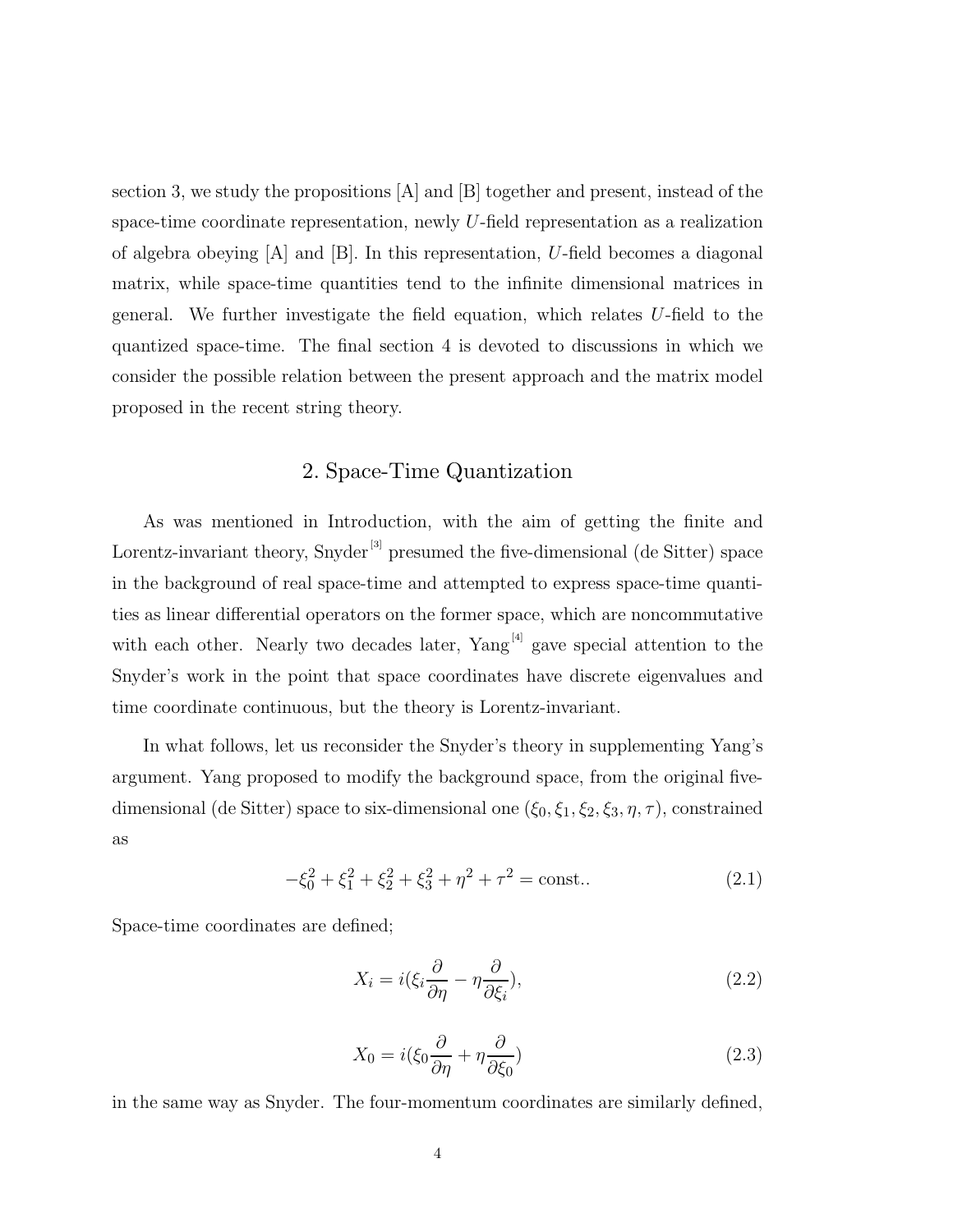replacing  $\eta$  with  $\tau$  in the above equations as

$$
P_i = -i(\xi_i \frac{\partial}{\partial \tau} - \tau \frac{\partial}{\partial \xi_i}),\tag{2.4}
$$

$$
P_0 = -i(\xi_0 \frac{\partial}{\partial \tau} + \tau \frac{\partial}{\partial \xi_0}),\tag{2.5}
$$

differently from Snyder. Actually, Snyder considered them, not as quantized ones, but in the following way;  $P_i = \xi_i/\eta$  and  $P_0 = \xi_0/\eta$ . In the above expressions, one easily finds that both  $X_i$  and  $P_i(i = 1, 2, 3)$ ) have integer eigenvalues because they are angular momentum operators with respect to  $\xi_i - \eta$  and  $\xi_i - \tau$  planes, respectively.

At this point, one wonders how the Lorentz invariance is guaranteed in conformity with the discrete eigenvalues of each i-th component as well as the continuous eigenvalues of 0-th component. The clue to this question lies in the fact that they are all noncommutative quantities. This thing is suggested from the familiar quantum-mechanical angular momenta, which have discrete eigenvalues, but remain to be of rotation-invariant character.

In fact, one can confirm the above fact by calculating the following commutation relations;

$$
[X_i, X_j] = -iL_{ij},\tag{2.6}
$$

$$
[X_i, X_0] = iM_i,\tag{2.7}
$$

and

$$
[P_i, P_j] = -iL_{ij},\tag{2.8}
$$

$$
[P_i, P_0] = iM_i,\tag{2.9}
$$

with  $L_{ij}$  and  $M_i$  defined by

$$
L_{ij} = i(\xi_i \frac{\partial}{\partial \xi_j} - \xi_j \frac{\partial}{\partial \xi_i}), \qquad (2.10)
$$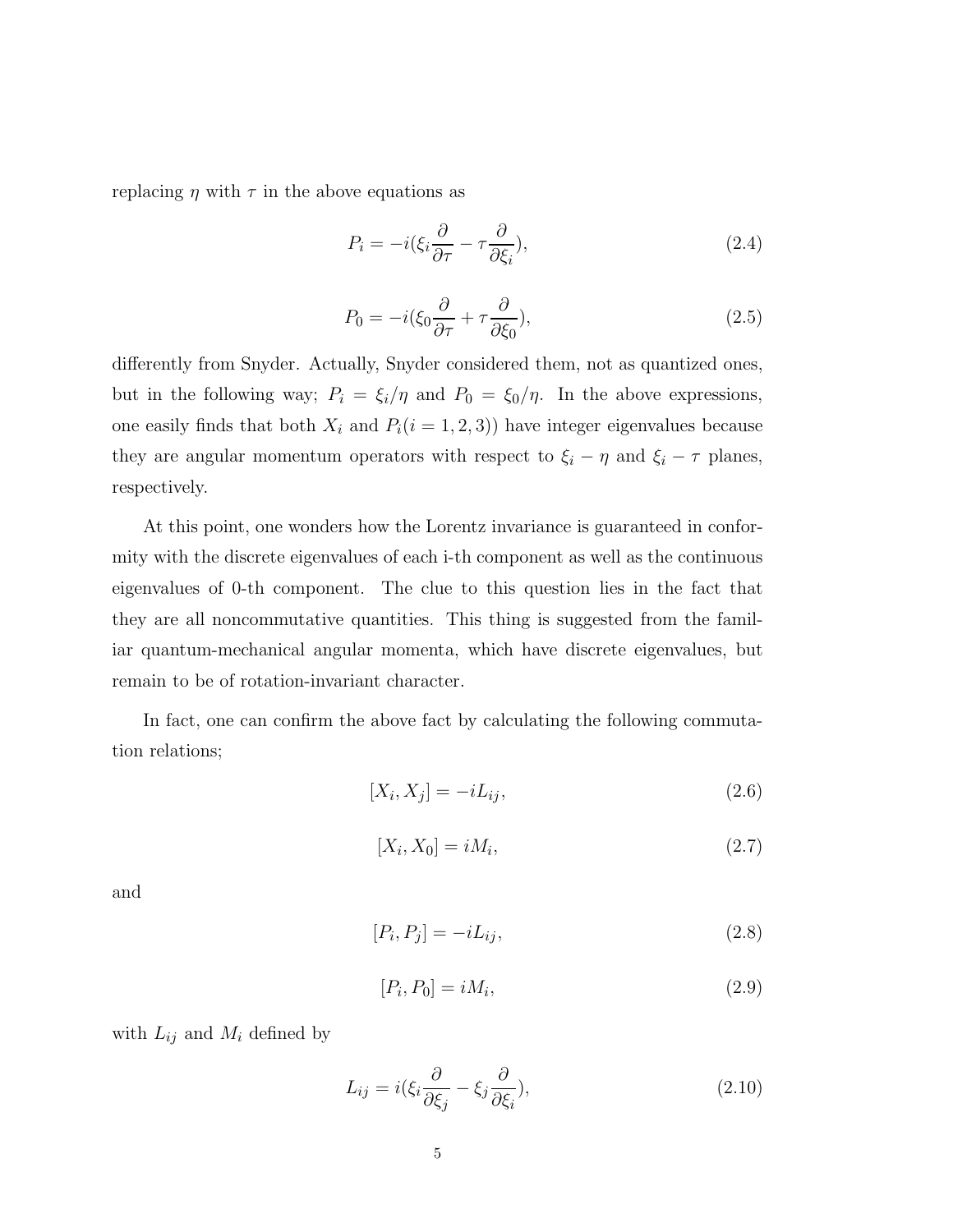$$
M_i = i(\xi_0 \frac{\partial}{\partial \xi_i} + \xi_i \frac{\partial}{\partial \xi_0}).
$$
\n(2.11)

Further,

$$
[X_i, P_j] = i\delta_{ij}N,\tag{2.12}
$$

$$
[X_0, P_0] = -iN, \tag{2.13}
$$

$$
[X_i, P_0] = [P_i, X_0] = 0 \tag{2.14}
$$

with N defined by

$$
N = i(\eta \frac{\partial}{\partial \tau} - \tau \frac{\partial}{\partial \eta}).
$$
\n(2.15)

It is quite interesting here to note that the operator  $N$ , i.e., angular momentum with respect to  $\eta - \tau$  plane, concerns the origin of Planck constant h in quantum mechanics, under the suitable choice of scale units of  $X_{i,0}$  and  $P_{i,0}$  such as Planck length, which were omitted so far. Furthermore, one notices that  $N$  plays the role of junction between  $X$  and  $P$ ;

$$
[X_i, N] = -iP_i, \qquad \cdots \qquad (2.16)
$$

With respect to  $L_{ij}$  and  $M_i$ , one finds that they are nothing but the six generators of Lorentz transformation, which constitute the well-known Lorentz- Algebra with space-time quantities. It turns out that the transformation corresponds to the special transformation in the six-dimensional space with  $\eta$  and  $\tau$  fixed in (2.1)and guarantees the Lorentz invariance of the present theory.

In closing this section, one should remark that the fifteen operators

$$
\mathcal{R}_{15} \equiv (X_{\mu}, P_{\mu}; L_{ij}, M_i; N) \tag{2.17}
$$

with  $\mu = (i, 0)$ , constitute as a whole a Lie ring, which characterizes the structure of our quantized space-time.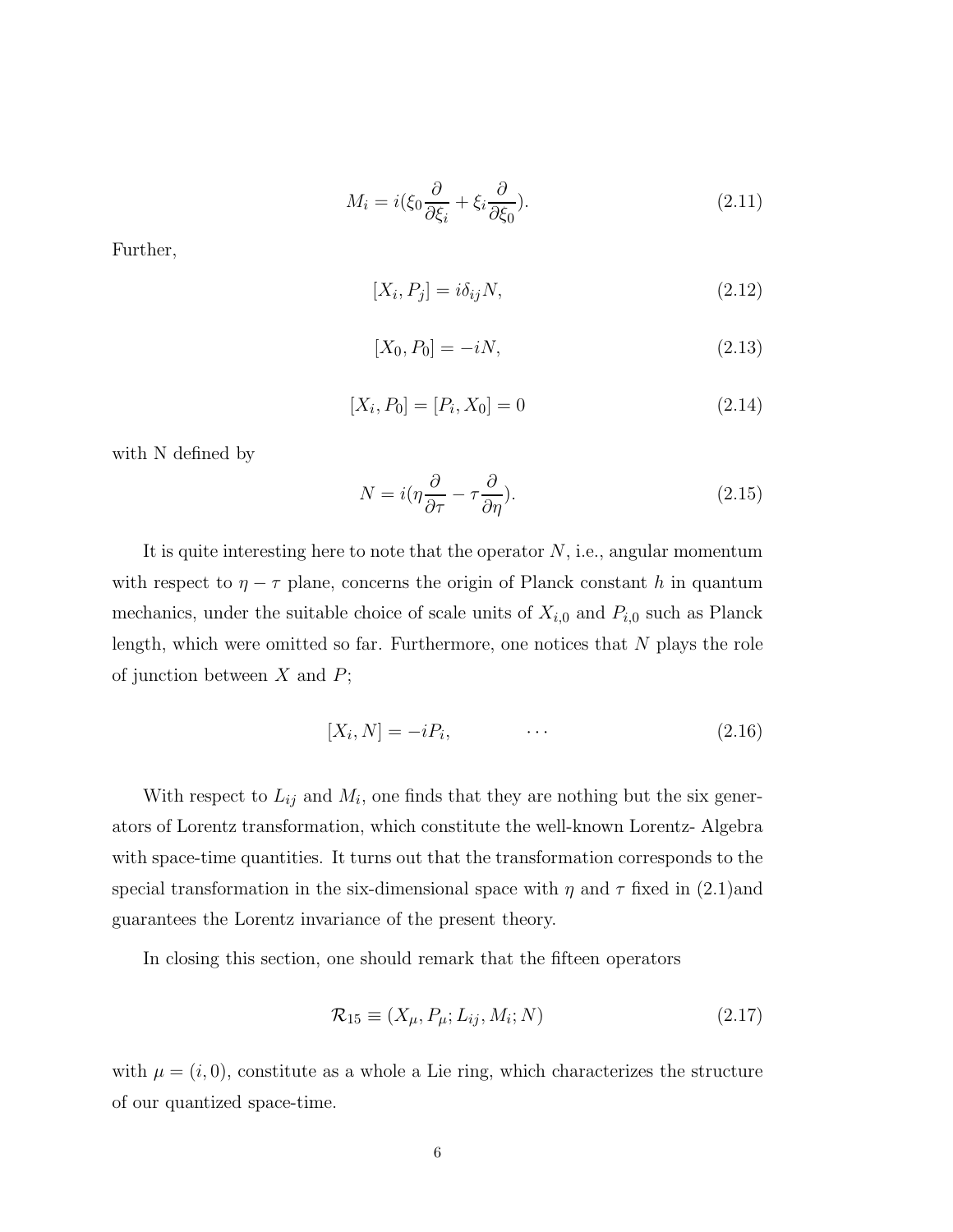## 3. U-field Representation and Matrix Model of Space-Time

In the preceding section, we have studied the modified Snyder theory as one interesting model of space-time quantization according to the proposition [B] stated in Introduction. In the present section, we consider the proposition [A], i.e., the noncommutative structure of field  $U$  with space-time quantities. If we assume, for the sake of explanation, the space-time structure to be expressed by  $\mathcal{R}_{15}$ , (1.1) becomes written more explicitly as  $\star$ 

$$
[\mathbf{A'}] \qquad [U, \mathcal{R}_{15}] \neq 0. \tag{3.1}
$$

One sees, however, that the above equation by itself is insufficient to qualify the operator  $U$ , which is expected as a unified field describing ultimately all the elementary particles and fundamental forces, as the present string field theory aims. In the conventional field theory, the field equation plays the role of determining the relation between the field and space-time structure, although the space-time structure is already fixed as given , except for the gravitational equation. In the present case, it is desirable that the quantized space-time structure is determined simultaneously with  $U$ , as in general theory of relativity.

Before entering into the discussion of this problem, it is important to notice the general feature characteristic of the proposition  $[A<sup>2</sup>]$ . As was remarked in Introduction, it is now impossible to take the space-time coordinate representation to express the noncommutative relations such as  $\mathcal{R}_{15}$ . Therefore, instead of this, we take a novel representation, let us call it U-field representation, in which the basis vectors of representation are chosen to be eigenstates of the operator U. Let us assume that eigenvalues are discrete, for the sake of simplicity, i.e.,

$$
U|n\rangle = u_n|n\rangle. \tag{3.2}
$$

 $\star$  We do not exclude the possibility that some ones of  $\mathcal{R}_{15}$ , for instance, N, are commutative with  $U$ .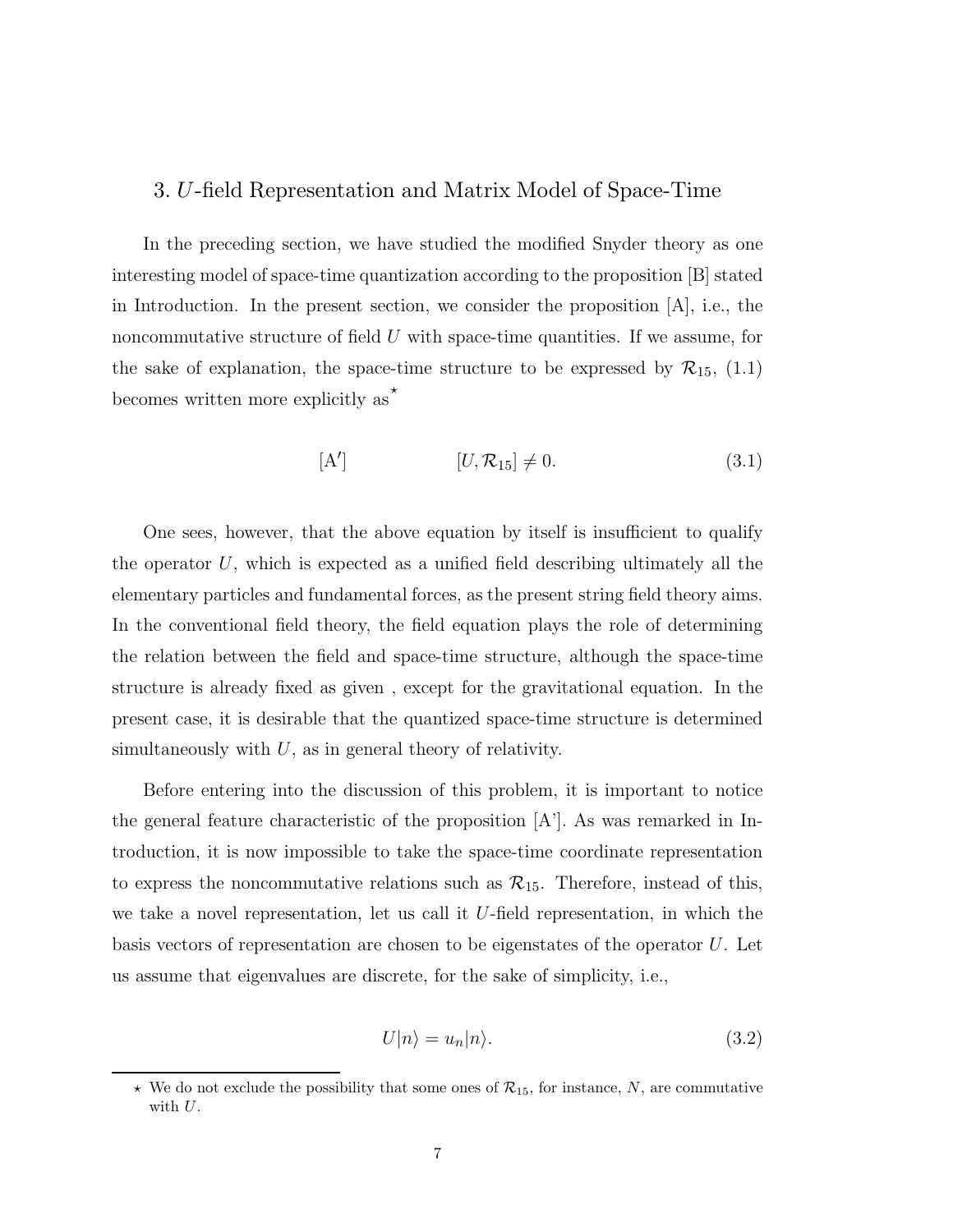U is represented now by a diagonal matrix of infinite-dimension, in general;

$$
U = \text{diag}(u_1, u_2, u_3, \cdots). \tag{3.3}
$$

Here the (ortho-normal) eigenvector  $|n\rangle(n = 1, 2, 3, \cdots)$  with eigenvalue  $u_n$  may be imagined to describe the n-th excitation mode of  $U$ , whose space-time structure becomes explicit through the matrix representation of the space-time Algebra such as  $\mathcal{R}_{15}$ . Each space component  $X_i$ , for instance, is represented by the matrix

$$
X_i = \begin{bmatrix} X_i^{n'n''} \end{bmatrix} \tag{3.4}
$$

with the matrix element

$$
X_i^{n'n''} \equiv \langle n'|X_i|n''\rangle. \tag{3.5}
$$

The diagonal matrix element  $\langle n|X_i|n\rangle$  must denote the space coordinate of the n-th excitation mode of U with fluctuation  $\Delta X_i^{(n)}$  $i^{(n)}$  defined through

$$
(\Delta X_i^{(n)})^2 \equiv \langle n | (X_i - X_i^{(nn)})^2 | n \rangle = \sum_{n' \neq n} |X_i^{nn'}|^2. \tag{3.6}
$$

Now we are in a position to consider the field equation of  $U$ , which more explicitly relates  $U$  to the space-time structure, as stated above. Unfortunately, we have no reliable principle to determine the form of the equation, but the past nonlocal field theories such as the bilocal or the string field theory, though they are not necessarily based on the quantized space-time, seem strongly to suggest the following form, by neglecting the interaction terms;

$$
[P_{\mu}, [P_{\mu}, U]] + \mathcal{M}^{2}U = 0.
$$
 (3.7)

With respect to the mass-squared operator  $\mathcal{M}^2$ , string theory suggests that it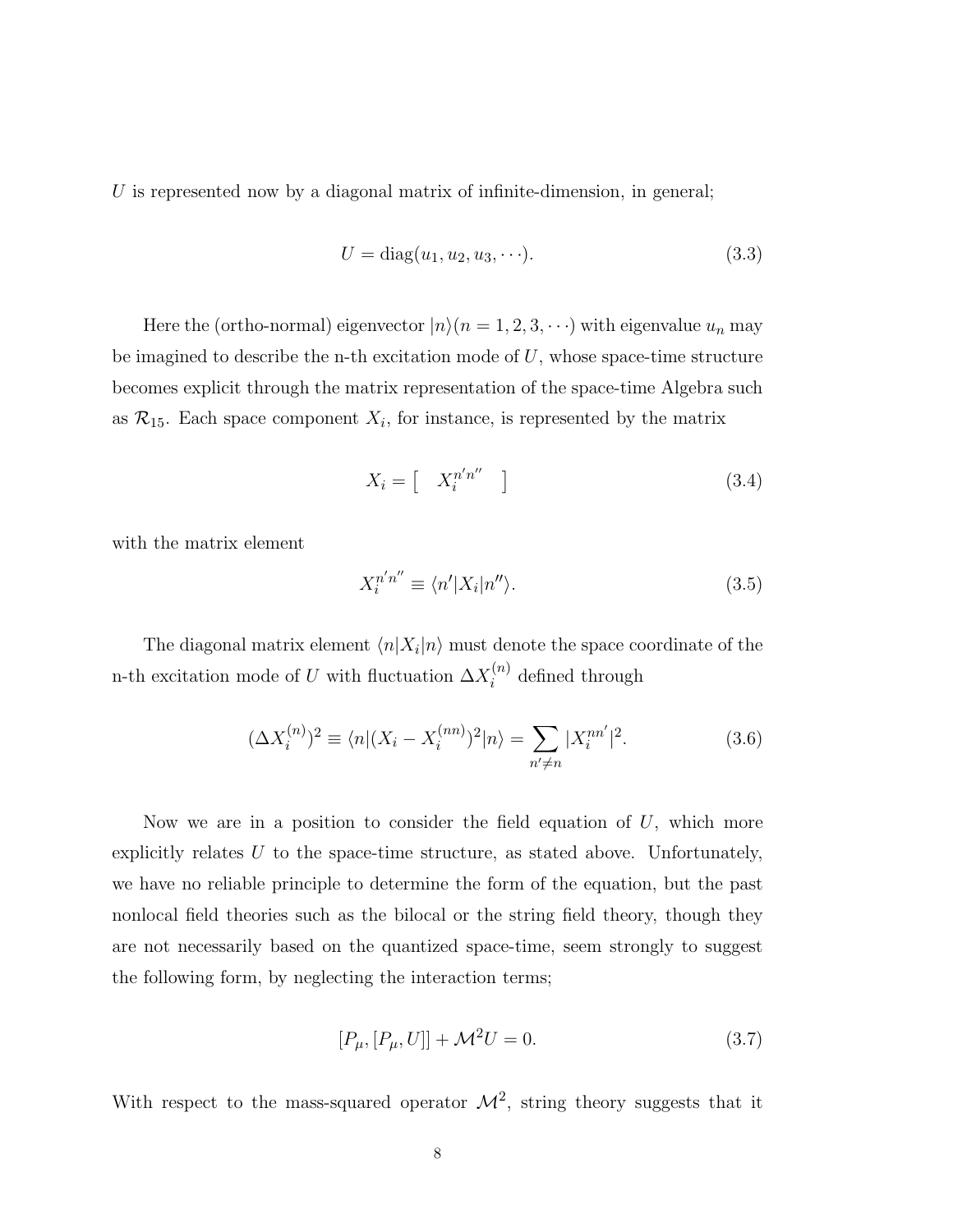involves the angular momentum in the Lorentz-invariant form

$$
L_{ij}^{2} - M_{i}^{2} (= [X_{\mu}, X_{\nu}]^{2}).
$$
\n(3.8)

Furthermore, if we want to get the half-integer spin mode of  $U$ -field, it becomes necessary to introduce relativistic spin-angular momentum quantities beside  $L_{i,j}, M_i$ , which are known to be described in terms two kinds of Euler's angles(left and right)<sup>[5]</sup>and serve to linearize the field equation as Dirac equation. Needless to say, the above field equation can be transformed into the matrix form, which works to constrain the matrix elements of space-time operators as well as the eigenvalues  $u_n's$ .

#### 4. Discussions

In this paper, we started with the propositions [A] and [B] so as to get the general framework describing the nonlocalizable object U beyond the bilocal field theory and arrived at the noncommutative matrix representation of space-time quantities under U-field representation.

At this point, it is quite interesting to notice the recent development in the string theory,<sup>[6]</sup>which also aims a unified theory of everything. It is noticeable there that the apparently different string models investigated so far seem to be equivalently connected with each other in terms of *duality*, and further surprisingly space-coordinates appear in the form of noncommutative and infinite-dimensional matrices, likely in our present theory, although the string theory seems to start with the conventional space-time concept.

Therefore, it is quite important to clarify the origin of the matrix-representation in both approaches. In the string theory, it appears as N infinite limit of  $N \times$ N matrix, and N denotes the number of the so-called  $D$ (irichlet)0-branes as the fundamental constituents of the string system. It strongly suggests that the nth basis vector in our U-field representation,  $|n\rangle$  (the n-th excitation mode of